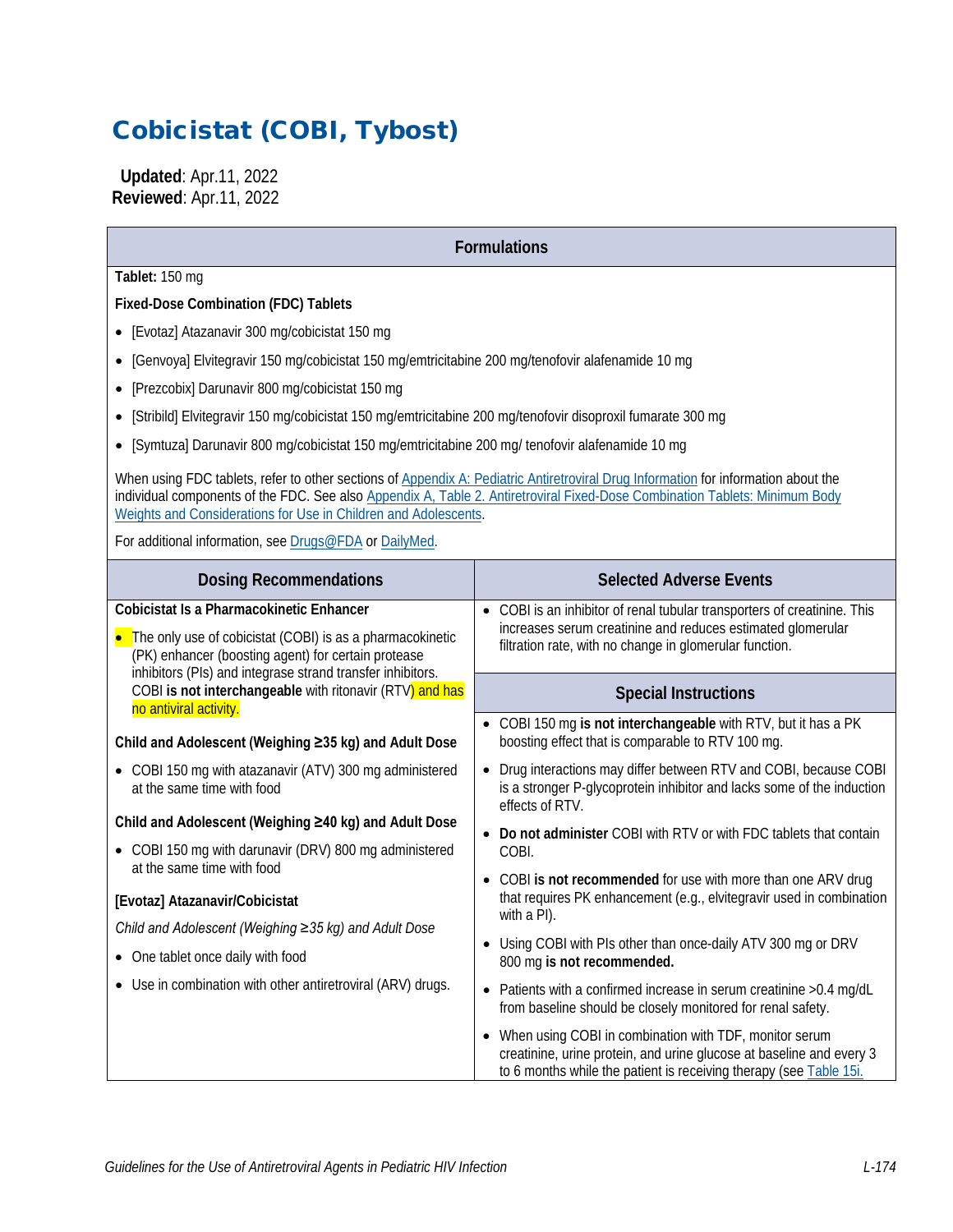| [Genvoya] Elvitegravir/Cobicistat/Emtricitabine/Tenofovir<br>Alafenamide (TAF)                                                                                                                                            | Nephrotoxic Effects). In patients who are at risk of renal impairment,<br>serum phosphate also should be monitored.                                                                                                                                                                                                                                                                                               |
|---------------------------------------------------------------------------------------------------------------------------------------------------------------------------------------------------------------------------|-------------------------------------------------------------------------------------------------------------------------------------------------------------------------------------------------------------------------------------------------------------------------------------------------------------------------------------------------------------------------------------------------------------------|
| Child (Weighing ≥14 to <25 kg)                                                                                                                                                                                            | For information on crushing and cutting tablets, see this table from                                                                                                                                                                                                                                                                                                                                              |
| • Limited data currently exist on the appropriate dose of                                                                                                                                                                 | Toronto General Hospital.                                                                                                                                                                                                                                                                                                                                                                                         |
| Genvoya in children ≥14 kg to <25 kg. Studies are<br>currently being conducted to assess the safety and<br>efficacy of a low-dose tablet with elvitegravir (EVG)<br>90 mg/COBI 90 mg/emtricitabine (FTC) 120 mg/TAF 6 mg. | Metabolism/Elimination                                                                                                                                                                                                                                                                                                                                                                                            |
|                                                                                                                                                                                                                           | • COBI is a strong inhibitor of cytochrome P450 (CYP) 3A4 and a<br>weak inhibitor of CYP2D6.                                                                                                                                                                                                                                                                                                                      |
| Child and Adolescent (Weighing ≥25 kg) and Adult Dose                                                                                                                                                                     | Cobicistat Dosing in Patients with Hepatic Impairment                                                                                                                                                                                                                                                                                                                                                             |
| • One tablet once daily with food                                                                                                                                                                                         | • COBI does not require dose adjustment in patients with mild-to-                                                                                                                                                                                                                                                                                                                                                 |
| [Prezcobix] Darunavir/Cobicistat                                                                                                                                                                                          | moderate hepatic impairment. No data are available in patients with                                                                                                                                                                                                                                                                                                                                               |
| Child and Adolescent (Weighing ≥40 kg) and Adult Dose                                                                                                                                                                     | severe hepatic impairment. Dosing recommendations for<br>medications that are coadministered with COBI should be followed. <sup>1</sup>                                                                                                                                                                                                                                                                           |
| • One tablet once daily with food                                                                                                                                                                                         | • Genvoya, Prezcobix, Stribild, and Symtuza are not recommended                                                                                                                                                                                                                                                                                                                                                   |
| • Use in combination with other ARV drugs.                                                                                                                                                                                | in patients with severe hepatic impairment. <sup>1</sup>                                                                                                                                                                                                                                                                                                                                                          |
| [Stribild] Elvitegravir/Cobicistat/Emtricitabine/Tenofovir<br><b>Disoproxil Fumarate (TDF)</b>                                                                                                                            | • Evotaz is not recommended in patients with any degree of hepatic<br>impairment.                                                                                                                                                                                                                                                                                                                                 |
| Child and Adolescent (Weighing ≥35 kg) and Adult Dose                                                                                                                                                                     | <b>Cobicistat Dosing in Patients with Renal Impairment</b>                                                                                                                                                                                                                                                                                                                                                        |
| • One tablet once daily with food                                                                                                                                                                                         | • COBI does not require a dose adjustment in patients with renal                                                                                                                                                                                                                                                                                                                                                  |
| • The Panel on Antiretroviral Therapy and Medical<br>Management of Children Living with HIV recommends                                                                                                                    | impairment, including those with severe renal impairment. Dosing<br>recommendations for medications that are coadministered with<br>COBI should be followed. <sup>1</sup>                                                                                                                                                                                                                                         |
| using Stribild only in patients with sexual maturity ratings of<br>4 or 5.                                                                                                                                                | • The use of COBI plus TDF is not recommended in patients with<br>creatinine clearance (CrCl) <70 mL/min. Dose adjustments for TDF                                                                                                                                                                                                                                                                                |
| [Symtuza] Darunavir/Cobicistat/Emtricitabine/TAF                                                                                                                                                                          | are required for patients with CrCl <50 mL/min, and the necessary                                                                                                                                                                                                                                                                                                                                                 |
| Child and Adolescent (Weighing ≥40 kg) and Adult Dose                                                                                                                                                                     | dose adjustments for TDF when this drug is used with COBI have<br>not been established in this group of patients. <sup>1</sup>                                                                                                                                                                                                                                                                                    |
| • One tablet once daily with food                                                                                                                                                                                         | • Stribild <sup>2</sup> should not be initiated in patients with estimated CrCl <70<br>mL/min and should be discontinued in patients with estimated CrCl<br><50 mL/min. The dose adjustments required for emtricitabine and<br>TDF in these patients cannot be achieved with an FDC tablet.<br>• Genvoya <sup>3</sup> and Symtuza <sup>4</sup> are not recommended in patients with<br>estimated CrCl <30 mL/min. |
|                                                                                                                                                                                                                           |                                                                                                                                                                                                                                                                                                                                                                                                                   |

## **Drug Interactions**

Additional information about drug interactions is available in the [Adult and Adolescent Antiretroviral](https://clinicalinfo.hiv.gov/en/guidelines/adult-and-adolescent-arv/whats-new-guidelines)  [Guidelines](https://clinicalinfo.hiv.gov/en/guidelines/adult-and-adolescent-arv/whats-new-guidelines) and the [HIV Drug Interaction Checker.](https://www.hiv-druginteractions.org/)

*Metabolism:* Metabolism of cobicistat (COBI) is mainly via cytochrome P450 (CYP) 3A4 and, to a lesser degree, CYP2D6. COBI is a strong inhibitor of CYP3A4 and a weak inhibitor of CYP2D6. COBI also inhibits breast cancer resistance protein (BCRP), P-glycoprotein (P-gp), the organic anion transporting polypeptides OATP1B1 and OATP1B3, and multidrug and toxin extrusion 1 (MATE1). Unlike ritonavir (RTV), COBI does not demonstrate any enzyme-inducing effects. The potential exists for multiple drug interactions when using COBI. Before COBI is administered, a patient's medication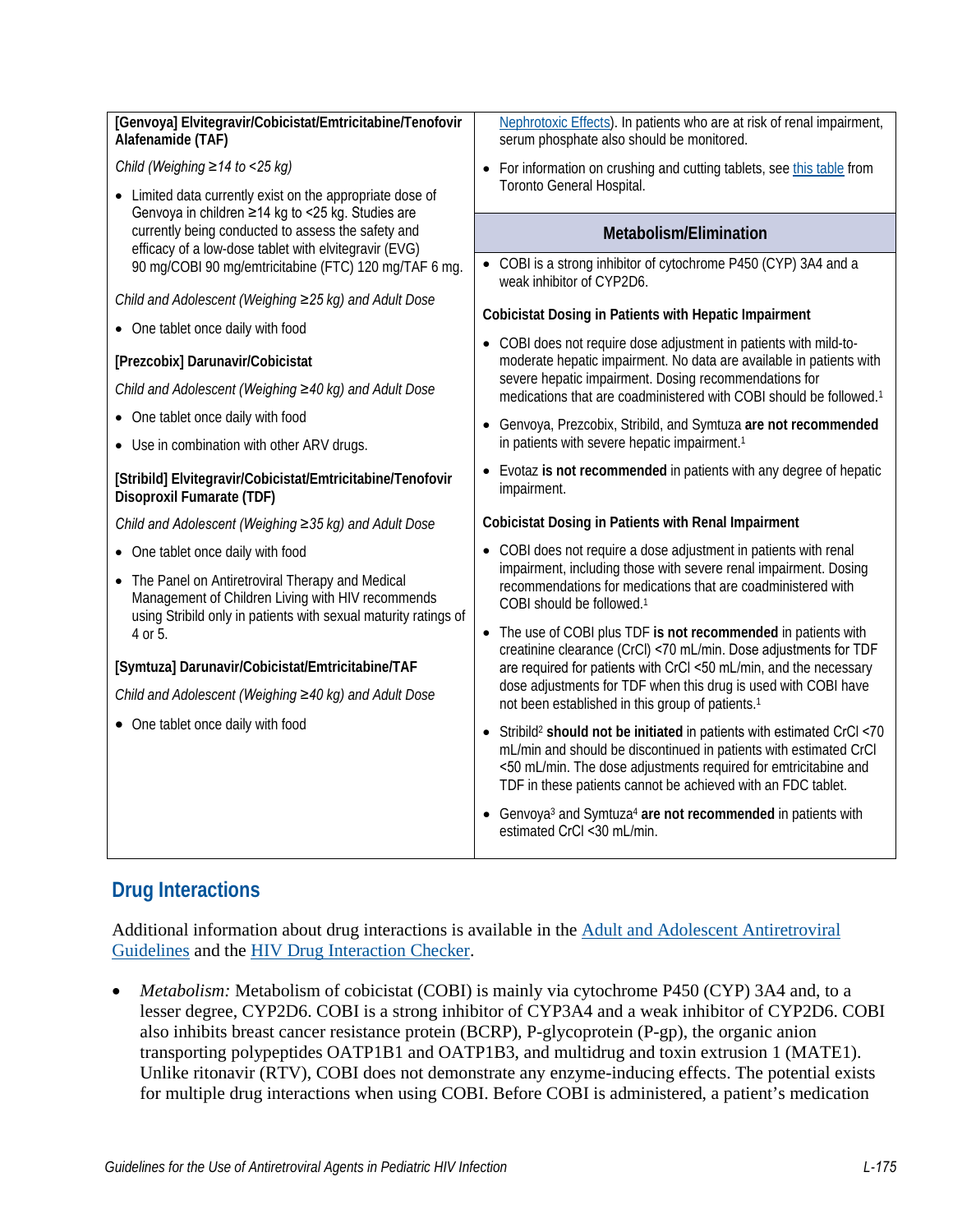profile should be carefully reviewed for potential interactions and overlapping toxicities with other drugs. Coadministration of medications that induce or inhibit CYP3A4 may respectively decrease or increase exposures of COBI and coformulated antiretroviral medications. Coadministration of medications that are CYP3A4 substrates may result in clinically significant adverse reactions that are severe, life-threatening, or fatal, or may result in loss of therapeutic effect if dependent on conversion to an active metabolite due to CYP3A4 inhibition by COBI.<sup>1</sup>

- *Nucleoside reverse transcriptase inhibitors:* COBI is a strong P-gp inhibitor; thus, a dose of tenofovir alafenamide (TAF) 10 mg combined with COBI produces tenofovir (TFV) exposures that are similar to those produced by TAF 25 mg without COBI.<sup>5</sup> COBI increases plasma TFV exposures by 23% when it is coadministered with TDF; thus, renal safety should be monitored in patients who are receiving this combination. $1,6$  $1,6$
- *Non-nucleoside reverse transcriptase inhibitors:* Efavirenz, etravirine, and nevirapine **should not be used** with COBI.
- *Protease inhibitors:* Using COBI as a dual booster for elvitegravir (EVG) and darunavir (DRV) has been studied in people with HIV and people without HIV, and the evidence is conflicting. When EVG plus COBI plus DRV was administered to people without HIV, the trough concentration  $(C_{\text{trough}})$  of EVG was 50% lower than the  $C_{\text{trough}}$  seen in people who received elvitegravir/cobicistat/emtricitabine/tenofovir disoproxil fumarate (EVG/c/FTC/TDF) without DRV.<sup>[7](#page-4-6)</sup> When EVG/c/FTC/TAF was administered with DRV to patients with HIV, both DRV and EVG concentrations were comparable to those seen in historic controls.<sup>[8](#page-4-7)</sup>
- *Integrase inhibitors:* In one small study, dolutegravir (DTG) C<sub>trough</sub> was 107% higher when DTG was administered with darunavir/cobicistat (DRV/c) than when it was administered with darunavir/ritonavir.<sup>9</sup> Bictegravir (BIC) area under the curve increases 74% when BIC is administered with DRV/c.<sup>[10](#page-4-9)</sup>
- *Corticosteroids:* Increased serum concentrations of corticosteroids can occur when corticosteroids and COBI are coadministered; this can lead to clinically significant adrenal suppression. Adrenal suppression occurs regardless of whether the corticosteroids are administered orally or by some other route (e.g., intranasal, inhaled, interlaminar, intraarticular) and regardless of whether the corticosteroids are administered routinely or intermittently*.* A possible exception is beclomethasone, which appears to be a relatively safe option with inhaled or intranasal administration.<sup>11,[12](#page-5-1)</sup>

### **Major Toxicities**

- *More common:* Nausea, vomiting, diarrhea, abdominal pain, anorexia
- *Less common (more severe):* New onset renal impairment or worsening of renal impairment when used with TDF. Rhabdomyolysis; increased amylase and lipase levels.

### **Resistance**

Not applicable because COBI has no antiviral activity.

### **Pediatric Use**

### *Approval*

COBI is a pharmacokinetic (PK) enhancer of antiretroviral drugs that is available as a single agent or a component of fixed-dose combination (FDC) products. COBI, as a component of Stribild, is approved by the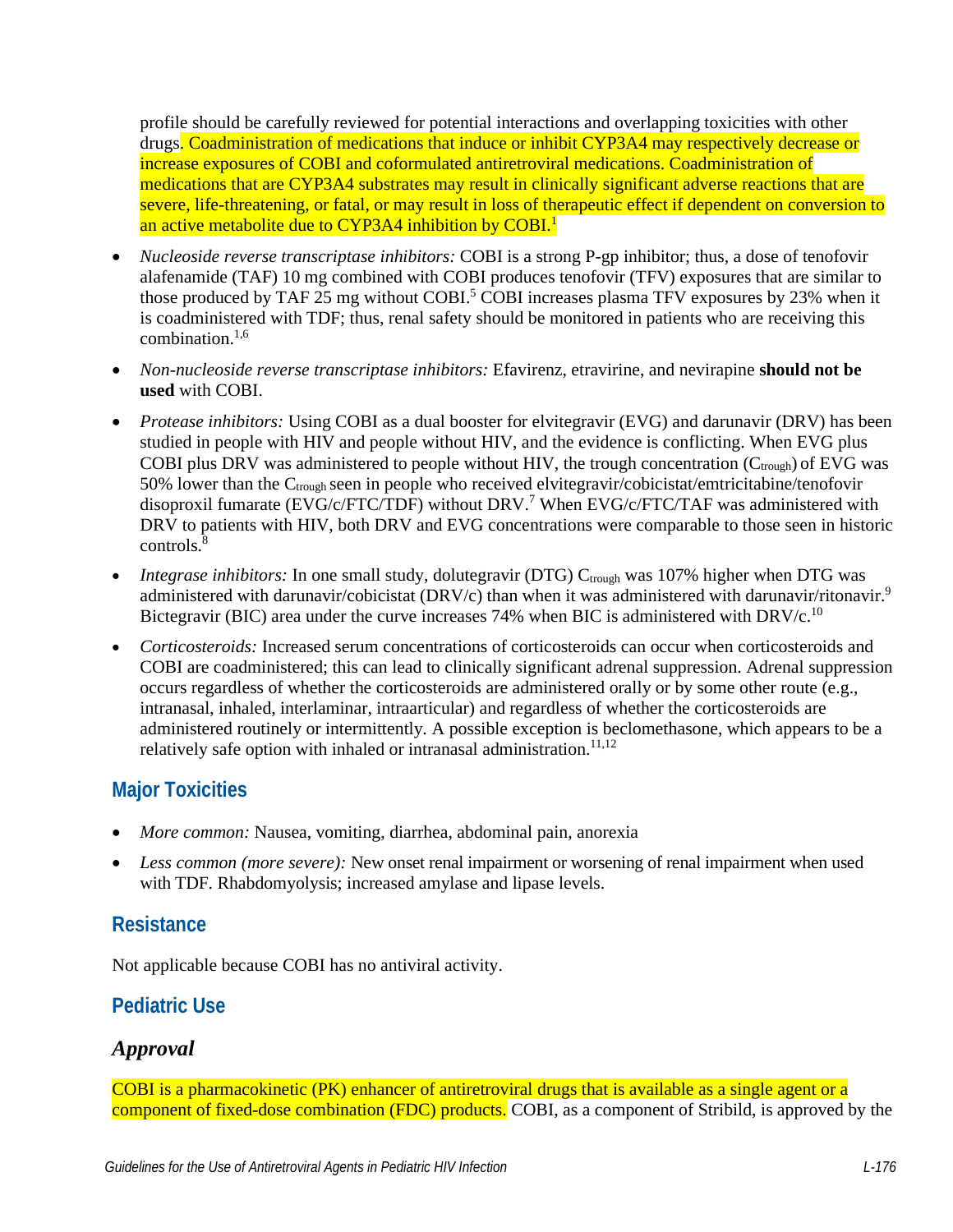U.S. Food and Drug Administration (FDA) at the adult dose for use in children and adolescents aged  $\geq$ 12 years and weighing ≥35 kg. The Panel on Antiretroviral Therapy and Medical Management of Children Living with HIV recommends limiting the use of Stribild to those with a sexual maturity rating of 4 or 5. COBI, as a component of Genvoya, is approved by the FDA at the adult dose for use in children weighing  $\geq$ 25 kg. The FDA has not approved COBI as a component of Genvoya for use in children <25 kg, but an ongoing PK, safety, and efficacy study is underway with a low-dose tablet in children weighing ≥14 kg to <25 kg (see the [Elvitegravir](https://clinicalinfo.hiv.gov/en/guidelines/pediatric-arv/elvitegravir?view=full) section). COBI alone (as Tybost) is approved by the FDA at the adult dose for use in children weighing ≥35 kg when used in combination with ATV, and in children weighing ≥40 kg when used in combination with DRV. COBI, coformulated with ATV (as Evotaz),<sup>13</sup> is approved by the FDA at the adult dose for use in children and adolescents weighing ≥35 kg. COBI, coformulated with DRV (as Prezcobix)<sup>14</sup> and as a component of Symtuza,<sup>4</sup> is approved by the FDA at the adult dose in children and adolescents weighing ≥40 kg.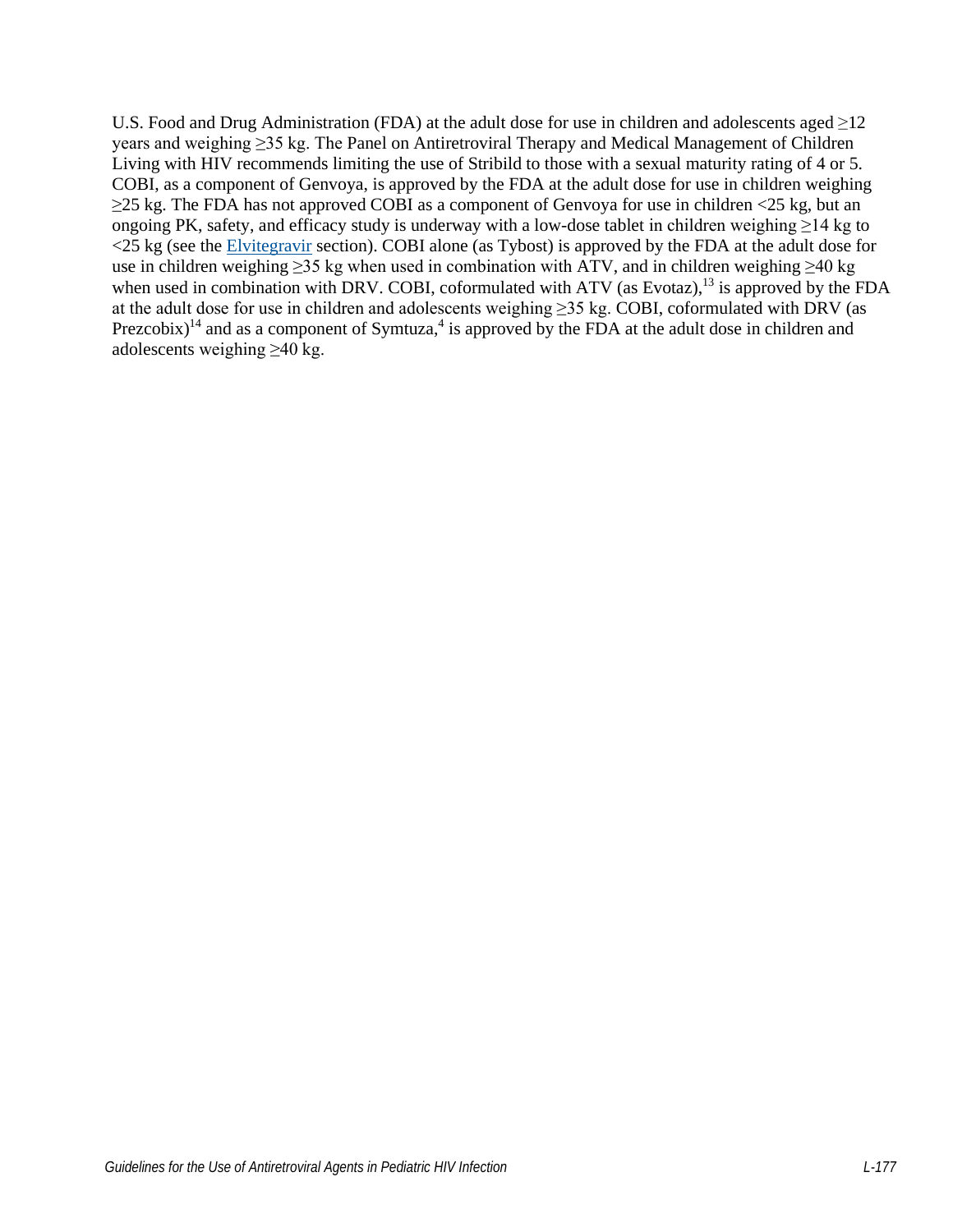#### **References**

- <span id="page-4-0"></span>1. Cobicistat (Tybost) [package insert]. Food and Drug Administration. 2021. Available at: [https://www.accessdata.fda.gov/drugsatfda\\_docs/label/2021/203094s016lbl.pdf.](https://www.accessdata.fda.gov/drugsatfda_docs/label/2021/203094s016lbl.pdf)
- <span id="page-4-1"></span>2. Stribild (elvitegravir, cobicitstat, emtricitabine, tenofovir disaproxil fumarate) [package insert]. Food and Drug Administration. 2021. Available at: [https://www.accessdata.fda.gov/drugsatfda\\_docs/label/2021/203100s036lblet.pdf.](https://www.accessdata.fda.gov/drugsatfda_docs/label/2021/203100s036lblet.pdf)
- <span id="page-4-2"></span>3. Genvoya (Elvitegravir, cobicistat, emtricitabine and tenofovir alafenamide) [package insert]. Food and Drug Administration. 2021. Available at: [https://www.accessdata.fda.gov/drugsatfda\\_docs/label/2021/207561s027lbl.pdf.](https://www.accessdata.fda.gov/drugsatfda_docs/label/2021/207561s027lbl.pdf)
- <span id="page-4-3"></span>4. Symtuza (Darunavir, cobicistat, emtricitabine, and tenofovir alafenamide) [package insert]. Food and Drug Administration. 2021. Available at: [https://www.accessdata.fda.gov/drugsatfda\\_docs/label/2021/210455s016lbl.pdf.](https://www.accessdata.fda.gov/drugsatfda_docs/label/2021/210455s016lbl.pdf)
- <span id="page-4-4"></span>5. Ramanathan S, Wei X, Custudio J, et al. Pharmacokinetics of a novel EVG/COBI/FTC/GS-7340 single tablet regimen. Abstract O-13. Presented at: 13th International Workshop on Clinical Pharmacology of HIV Therapy; 2012. Barcelona, Spain. Available at: [http://www.natap.org/2012/pharm/Pharm\\_24.htm.](http://www.natap.org/2012/pharm/Pharm_24.htm)
- <span id="page-4-5"></span>6. Custodio J, Garner W, Jin F, et al. Evaluation of the drug interaction potential between the pharmacokinetic enhancer and tenofovir disoproxil fumarate in healthy subjects. Presented at: 14th International Workshop on Clinical Pharmacology of HIV Therapy; 2013. Amsterdam, The Netherlands.
- <span id="page-4-6"></span>7. Ramanathan S, Wang H, Szwarcberg J, Kearney BP. Safety/tolerability, pharmacokinetics, and boosting of twice-daily cobicistat administered alone or in combination with darunavir or tipranavir. Abstract abstract P-08. Presented at: 13th International Workshop on Clinical Pharmacology of HIV Therapy; 2012. Barcelona, Spain. Available at: [http://www.natap.org/2012/pharm/Pharm\\_28.htm.](http://www.natap.org/2012/pharm/Pharm_28.htm)
- <span id="page-4-7"></span>8. Gutierrez-Valencia A, Trujillo-Rodriguez M, Fernandez-Magdaleno T, Espinosa N, Viciana P, Lopez-Cortes LF. Darunavir/cobicistat showing similar effectiveness as darunavir/ritonavir monotherapy despite lower trough concentrations. *J Int AIDS Soc*. 2018;21(2). Available at: [https://www.ncbi.nlm.nih.gov/pubmed/29430854.](https://www.ncbi.nlm.nih.gov/pubmed/29430854)
- <span id="page-4-8"></span>9. Gervasoni C, Riva A, Cozzi V, et al. Effects of ritonavir and cobicistat on dolutegravir exposure: when the booster can make the difference. *J Antimicrob Chemother*. 2017;72(6):1842-1844. Available at: [https://www.ncbi.nlm.nih.gov/pubmed/28333266.](https://www.ncbi.nlm.nih.gov/pubmed/28333266)
- <span id="page-4-9"></span>10. Zhang H, Custudio J, Wei X, et al. Clinical pharmacology of the HIV integrase strand transfer inhibitor bictegravir. Abstract 40. Presented at: Conference on Retrovirsues and Opportunistic Infections; 2017. Seattle, WA. Available at: [http://www.croiconference.org/sessions/clinical](http://www.croiconference.org/sessions/clinical-pharmacology-hiv-integrase-strand-transfer-inhibitor-bictegravir)[pharmacology-hiv-integrase-strand-transfer-inhibitor-bictegravir.](http://www.croiconference.org/sessions/clinical-pharmacology-hiv-integrase-strand-transfer-inhibitor-bictegravir)